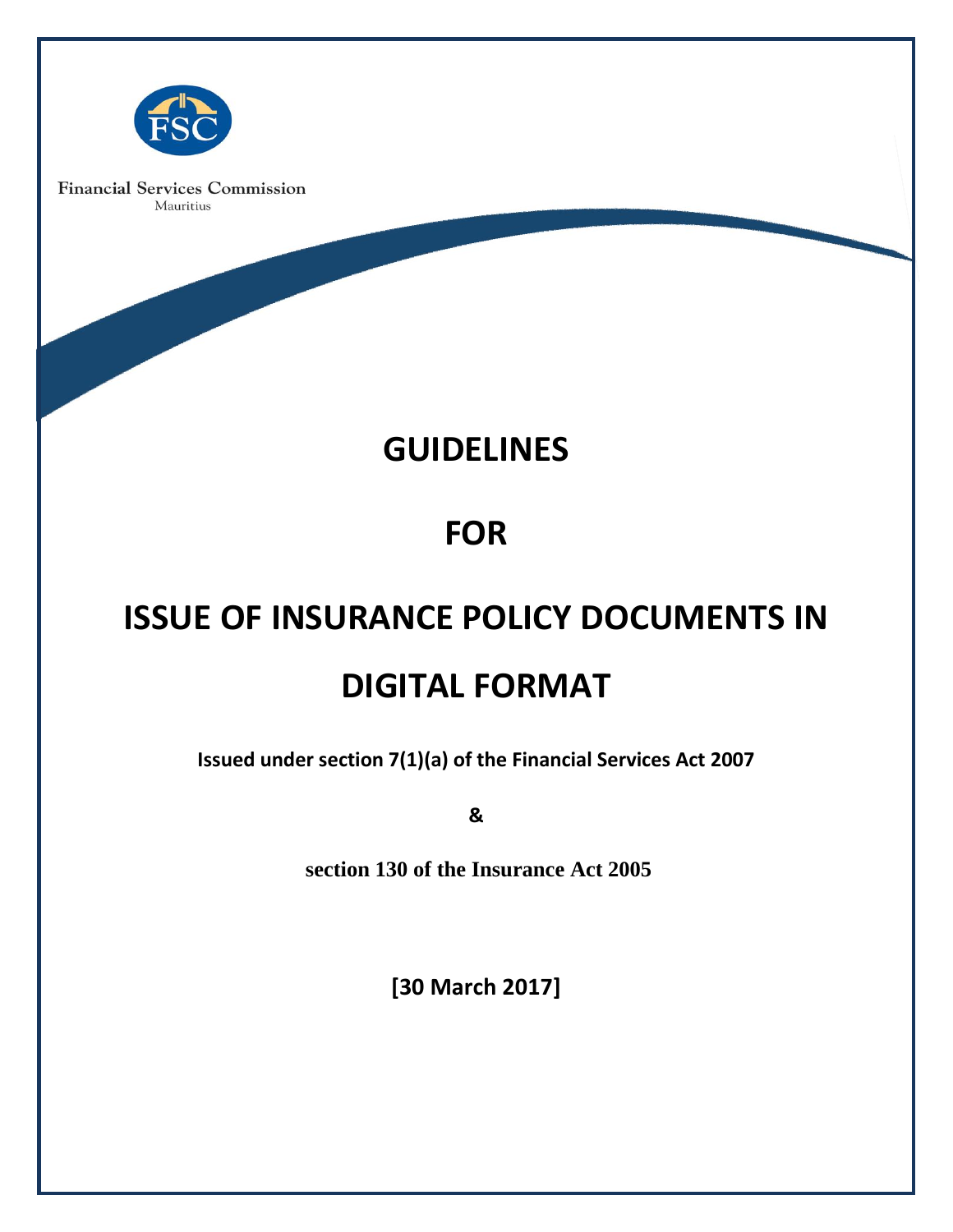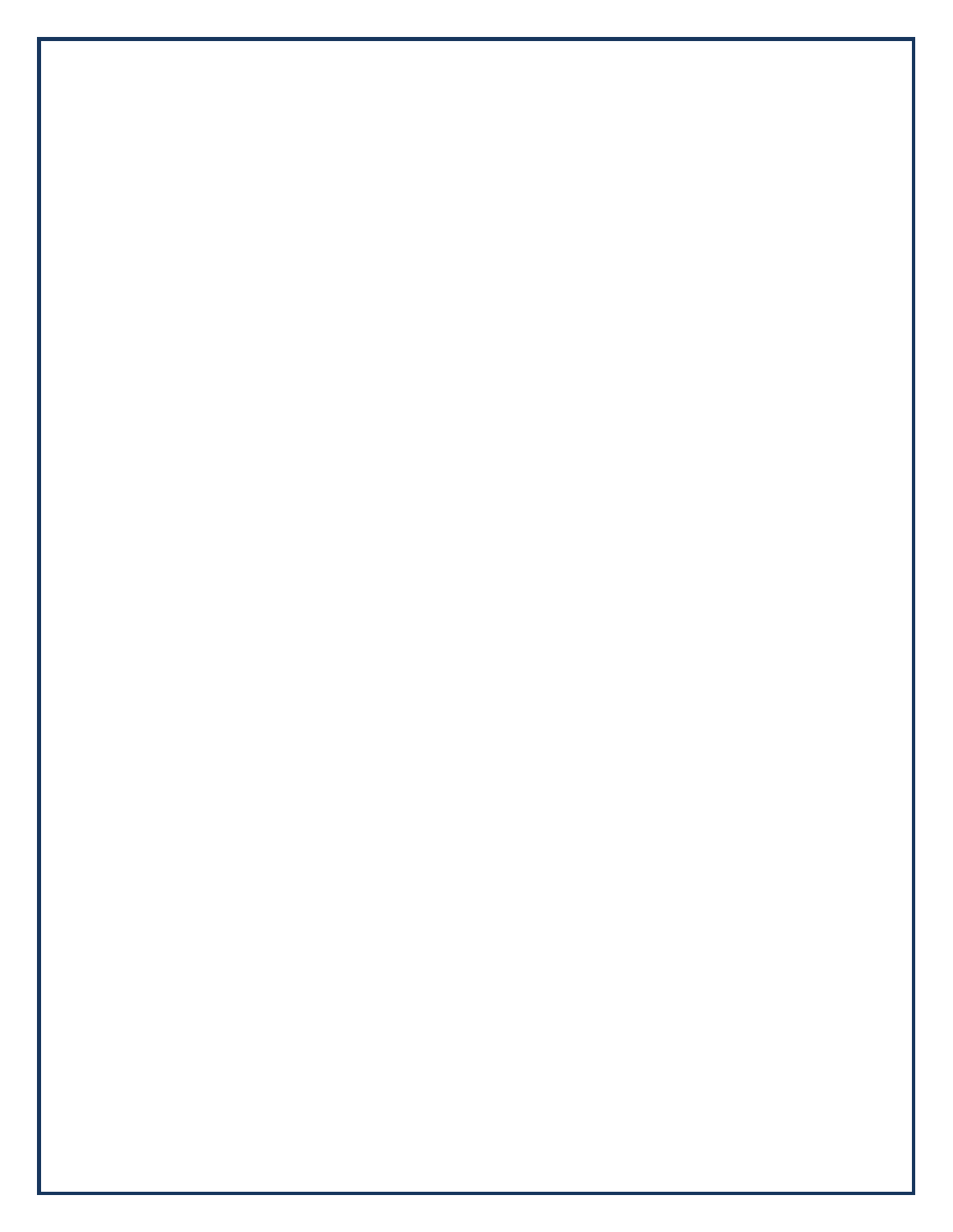## **Contents**

| 1.1 |                                                                            |  |
|-----|----------------------------------------------------------------------------|--|
| 1.2 |                                                                            |  |
| 1.3 |                                                                            |  |
| 1.4 |                                                                            |  |
|     |                                                                            |  |
|     | <b>CHAPTER 3 - MINIMUM STANDARDS RELATING TO ISSUE OF INSURANCE POLICY</b> |  |
| 3.1 | ADVERTISING AND MARKETING OF INSURANCE ON THE INTERNET  5                  |  |
| 3.2 |                                                                            |  |
| 3.3 |                                                                            |  |
| 3.4 |                                                                            |  |
| 3.5 |                                                                            |  |
| 3.6 |                                                                            |  |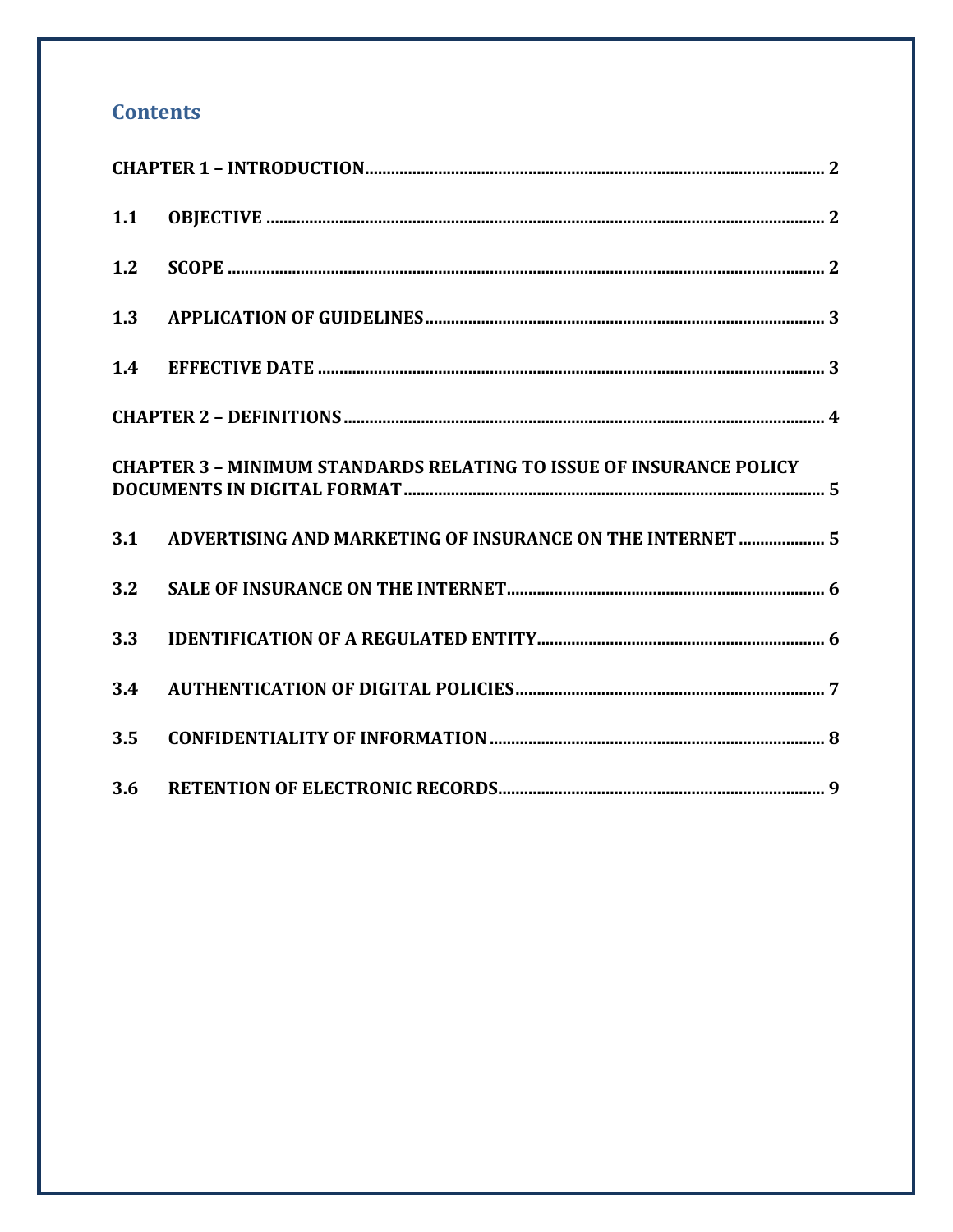#### <span id="page-3-1"></span><span id="page-3-0"></span>**CHAPTER 1 – INTRODUCTION**

#### **1.1 Objective**

The objective of the Guidelines for Issue of Insurance Policy Documents in Digital Format (the "Guidelines") is to lay down a common set of standards for the guidance of Insurers regarding the issue of insurance policy documents in digital format.

In effect, the Guidelines aim to ensure that the marketing and sale of insurance products through the Internet does not compromise the authenticity, validity and integrity of the insurance policy. The Guidelines are further intended to ensure that Insurers conduct their business in a way that promotes the best interests of consumers and the integrity of the financial services industry in the context of electronic marketing and sale of insurance.

The Board of Insurers must adopt internal policies and must establish internal procedures to ensure compliance with the Guidelines. Furthermore, Insurers should incorporate in their internal control system, appropriate measures to verify compliance with the procedures, policies and controls set by its Board.

#### <span id="page-3-2"></span>**1.2 Scope**

The Guidelines are designed to serve as a statement of "minima criteria" and to describe the practices expected by Insurers. They are not intended to replace or override any provisions under the law. The Guidelines should be read in conjunction with the provisions of the Insurance Act 2005, any regulations made thereunder and any other rules, guidelines, circulars and notices that the Commission may issue from time to time as well as other applicable laws.

The Commission expects Insurers to have regards to the Guidelines so as to ensure sound conduct and fair treatment to the consumers of the insurance sector and public in general.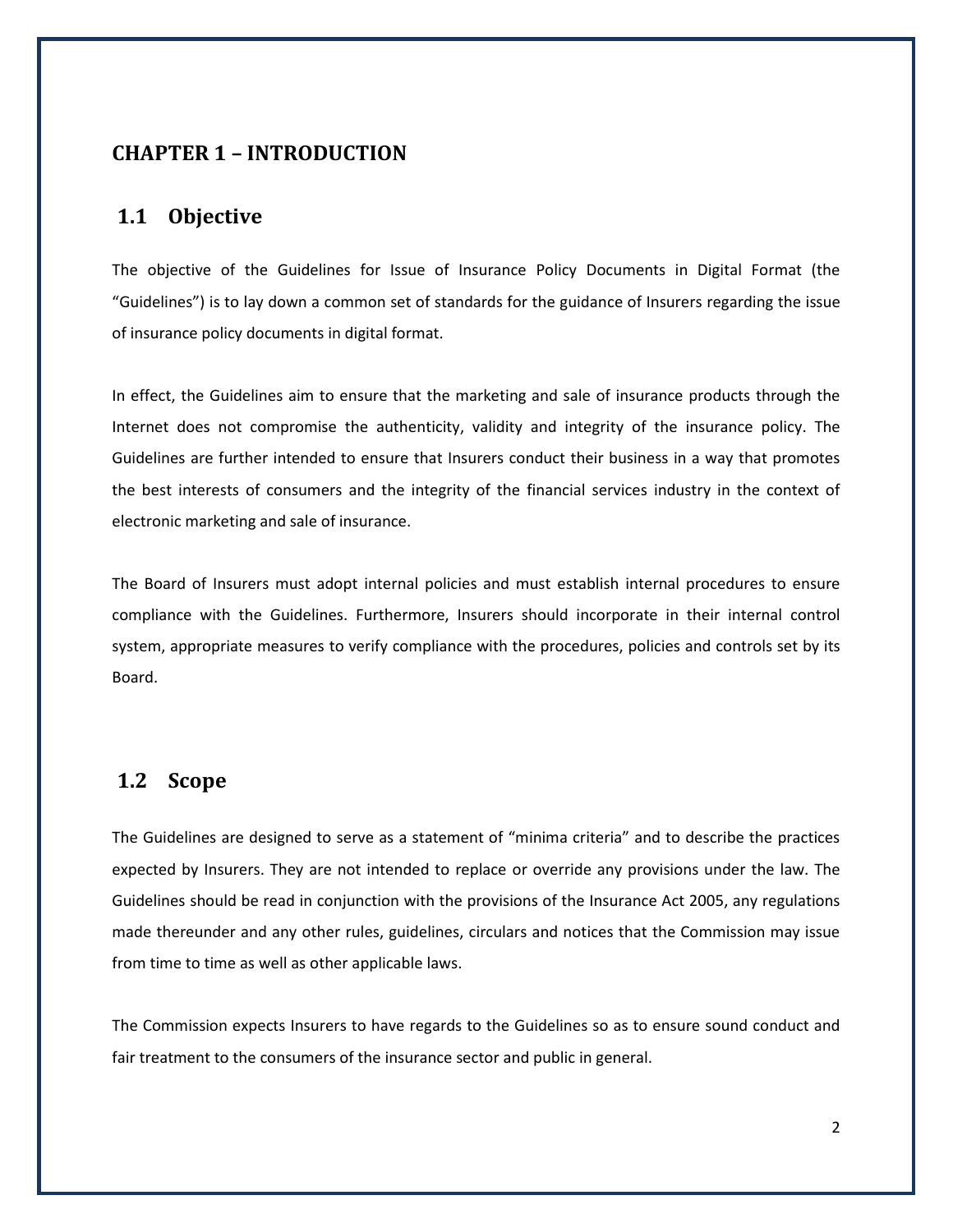Given that the Guidelines provide "minima criteria", Insurers must consider what additional measures to adopt in line with its business model in order to foster best practices.

Non-compliance with the Guidelines will expose the insurer to regulatory actions which may include a direction to ensure compliance with Guidelines issued under section 7(1) (b) of the Financial Services Act 2007 and sanctions under section 7(1) (c) of the Financial Services Act 2007. The Guidelines may be subject to review and may be amended by the Commission from time to time.

#### <span id="page-4-0"></span>**1.3 Application of Guidelines**

These Guidelines shall apply to all insurers licensed under the Insurance Act 2005.

## <span id="page-4-1"></span>**1.4 Effective date**

The Guidelines shall come into effect on 01 July 2017.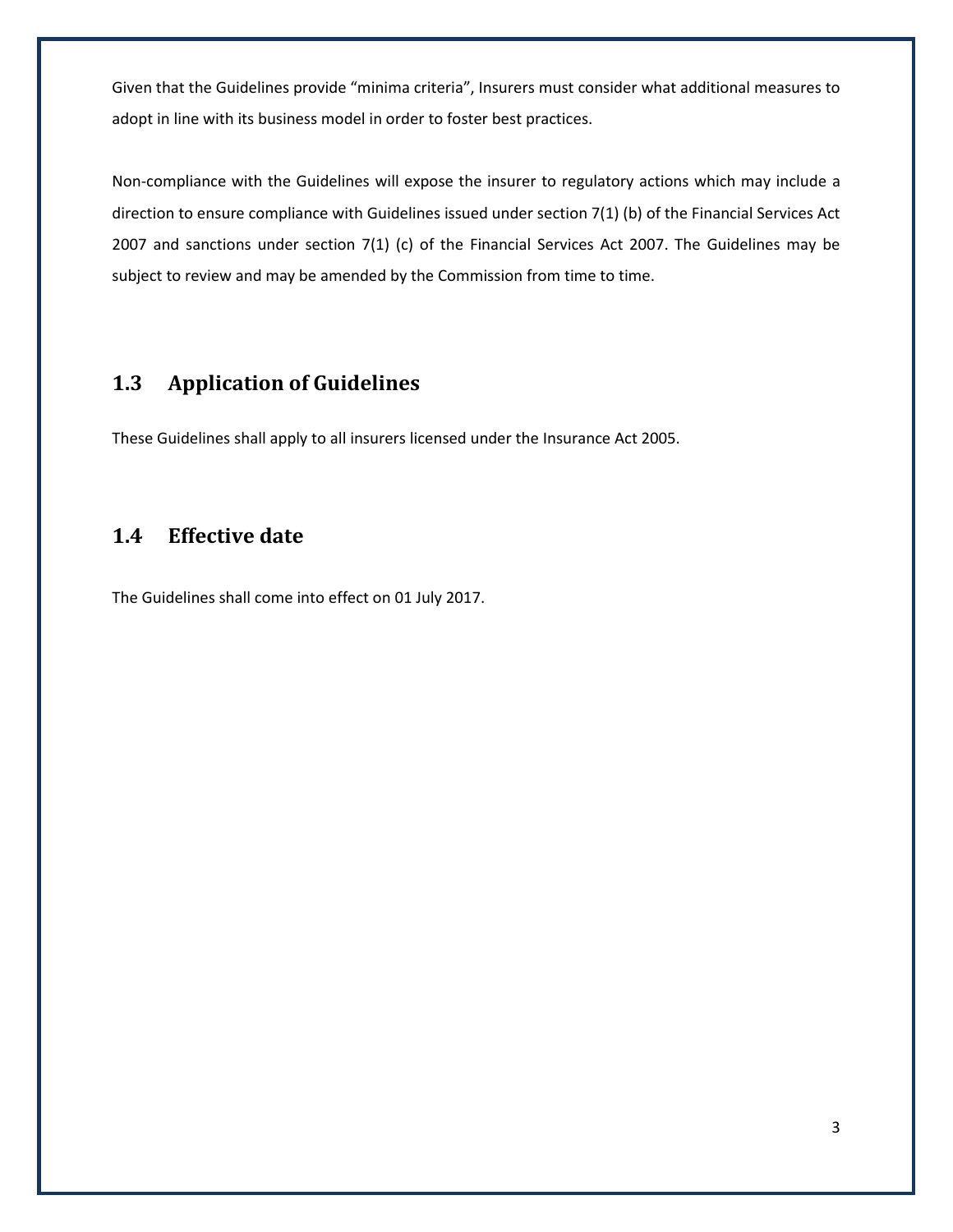#### <span id="page-5-0"></span>**CHAPTER 2 – DEFINITIONS**

In these Guidelines –

"Advertising Guidelines" means the Guidelines for Advertising and Marketing of Financial Products issued by the Commission in October 2014.

"consumer" means a person who enters or wishes to enter into a contract of insurance;

"digital format" means in electronic form;

"digital signature" has the same meaning as in Electronic Transactions Act 2000;

"electronic signature" has the same meaning as in Electronic Transactions Act 2000;

"insurance intermediaries" includes insurance agent, insurance broker and insurance salesperson as defined in the Insurance Act 2005;

"insurer" has the same meaning as in the Insurance Act 2005;

"premium" has the same meaning as in the Insurance Act 2005;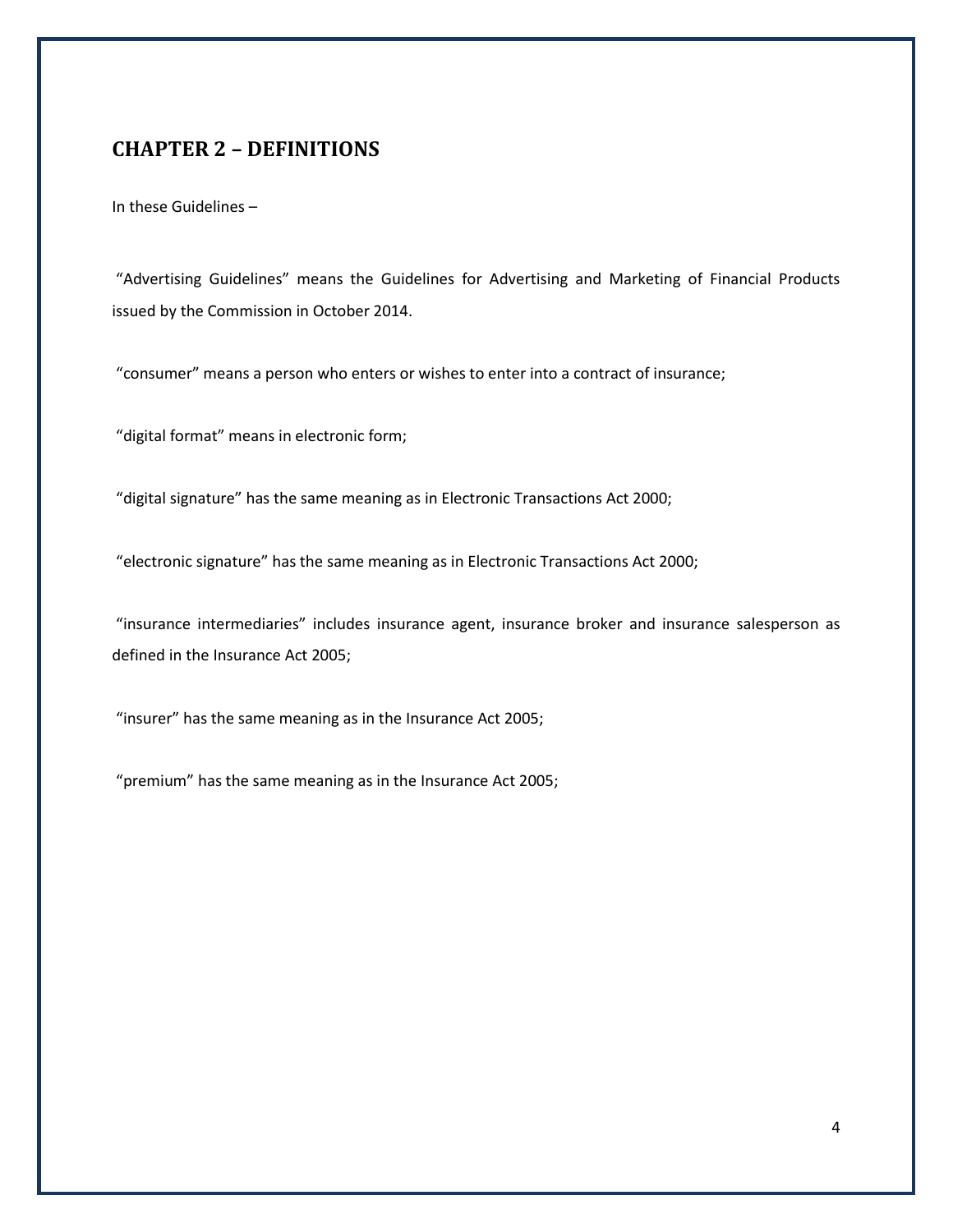### <span id="page-6-0"></span>**CHAPTER 3 – MINIMUM STANDARDS RELATING TO ISSUE OF INSURANCE POLICY DOCUMENTS IN DIGITAL FORMAT**

The minimum standards that insurers should observe are as follows-

#### <span id="page-6-1"></span>**3.1 Advertising and marketing of insurance on the Internet**

Advertisement of insurance products on the Internet should provide consumers with clear, adequate and necessary information about the products. Consumers should be given access to a suitable level of advice, taking into account, among others, the complexity of the product. The consumer should be given the opportunity at any time to speak with an insurance intermediary for explanations.

Advertising on the Internet must comply with the Advertising Guidelines.

Consumers must have access to a sufficient amount of information about the product, including but not limited to:

- main characteristics of the product;
- options and coverage provided by the product;
- exclusions and limitations associated with the product;
- the type of consumer for whom the product is intended;
- a copy of the policy wording;
- the total premium and other charges that the consumer will have to pay;
- the basis for the calculation of the amount, so that the consumer can verify it;
- any time limit for the validity of the information provided; and
- the consumer's right to cancel, if applicable, as well as the duration of the cancellation period and procedures for exercising that right.

Insurers should ensure that online marketing provides consumers with the same level and quality of information and disclosure as applicable for traditional marketing channels such as insurance intermediaries.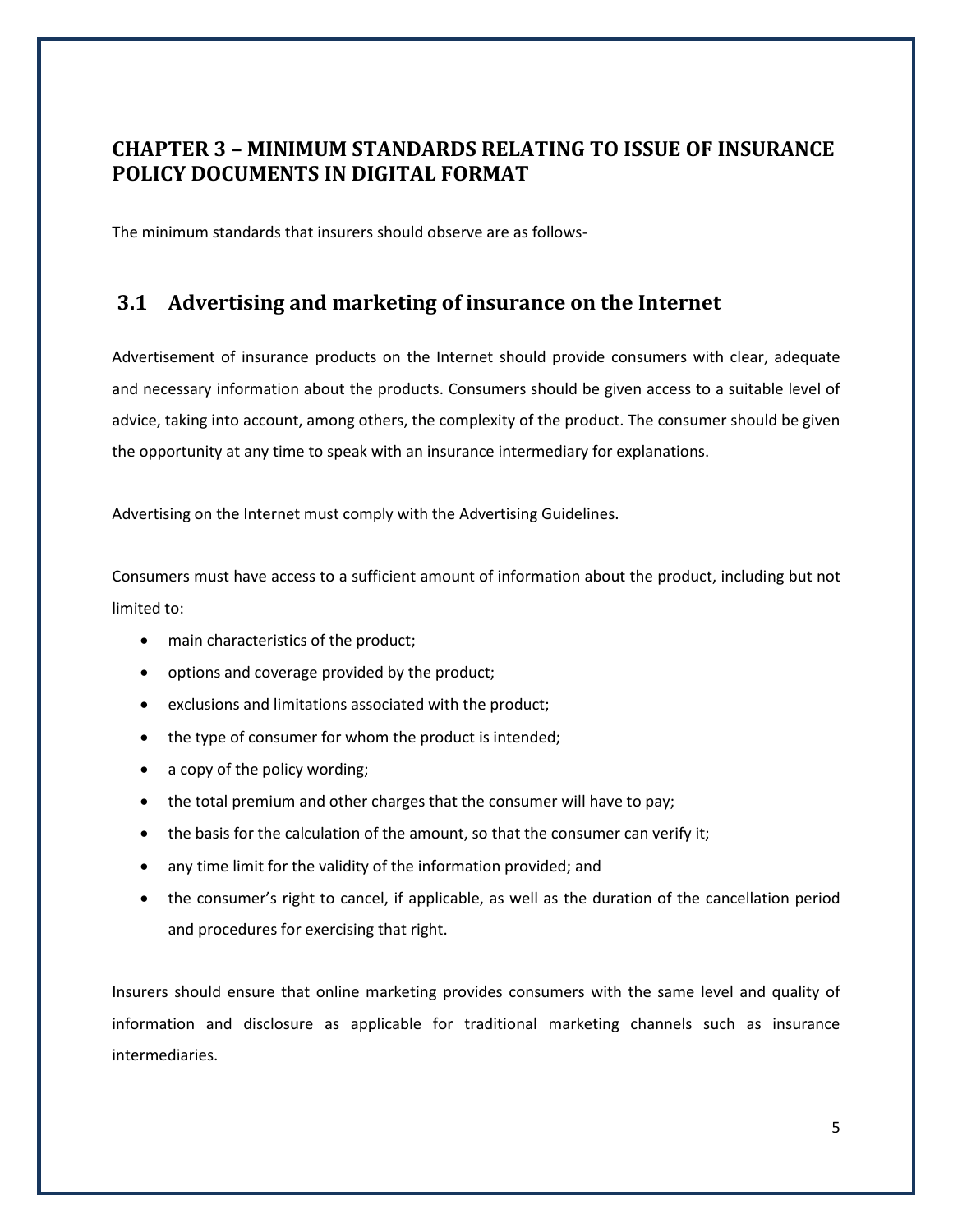#### <span id="page-7-0"></span>**3.2 Sale of insurance on the Internet**

Consumers must be reminded of the implications of the statements they make when entering into insurance contracts and their duties to make necessary disclosures in good faith at appropriate time intervals and when required by insurers. The importance of giving precise information and the consequences of making improper disclosure or of breaching the duty of good faith should be clearly explained to consumers.

The process of online purchase of insurance should allow customers to review the information and statements they give in application forms to enable the discovery of any errors or inconsistencies which could affect them negatively. Consumers who complete an application form online without assistance should be given the opportunity to validate their answers before final submission. Furthermore, before concluding an insurance contract, a summary of the information provided by the consumer in the application form should be shown.

Insurers should give customers the opportunity to choose between receiving their insurance policy documents in paper-based form, in digital format, or both which should be properly recorded. Where a consumer has opted to receive his insurance policy documents in digital format, the insurer should ascertain that the documents have been delivered to the consumer, for example through the use of acknowledgment of receipt by the consumer.

#### <span id="page-7-1"></span>**3.3 Identification of a Regulated Entity**

Consumers should be provided with full information on the insurer they are contracting with and which is undertaking their liability. It is important for consumers to be able to verify that they are dealing with a licensed insurer.

Insurers should accordingly have the following verifiable information on their websites:

- legal name
- business address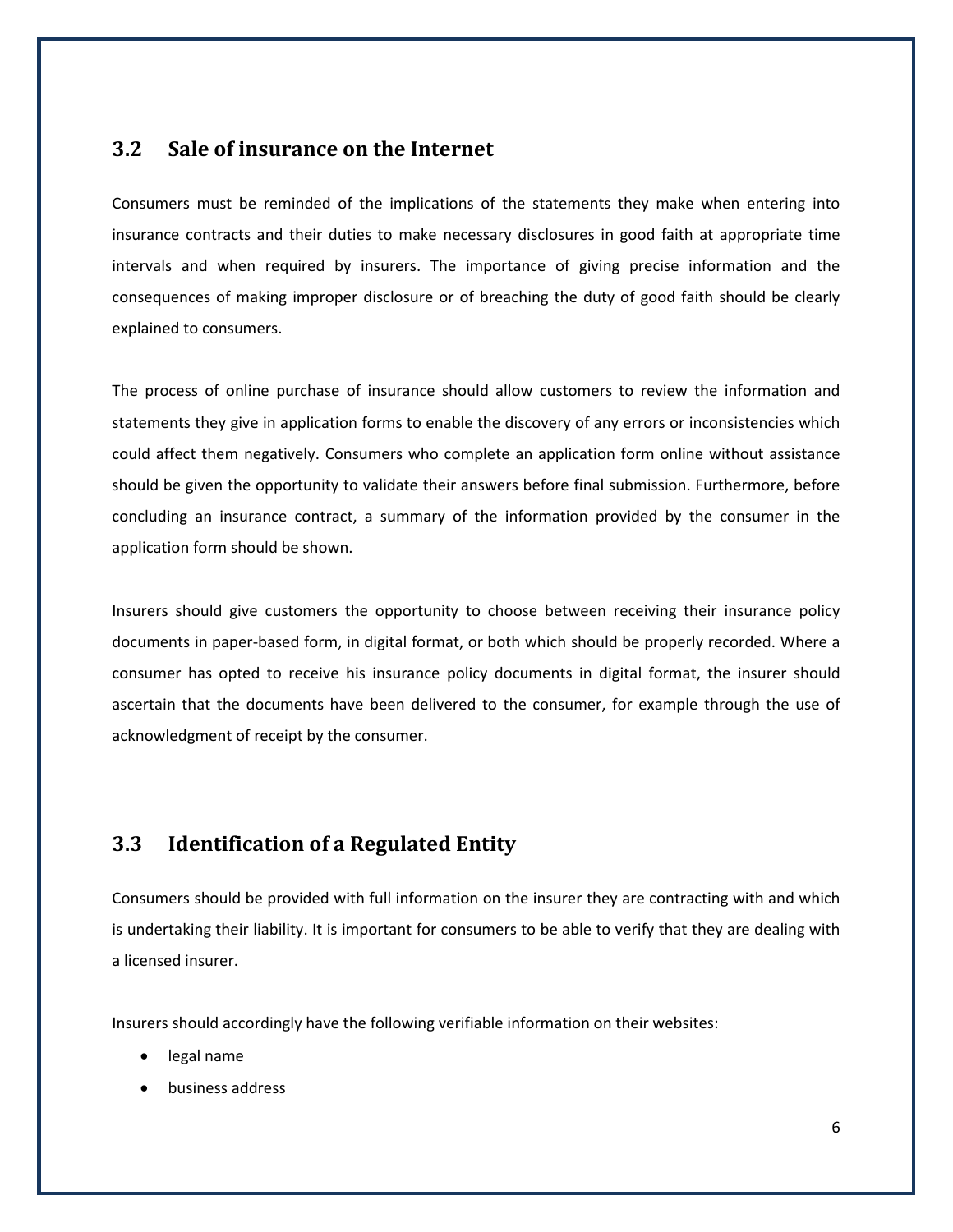- contact information
- how to access the complaint process

It is also important that the insurer provide on its website a statement that it is licensed with the Commission.

#### <span id="page-8-0"></span>**3.4 Authentication of Digital Policies**

Contracts of insurance that are made over the Internet should include a form of signature, from all parties, to authenticate the document, i.e. to identify the parties to the electronic contract and the electronic signature of the consumer certifying that the information and details submitted are true and correct, records the consumer's intention to purchase the insurance product, and which serve as a statement that the consumer has read and submitted information in good faith.

An electronic signature aims at preserving the trustworthiness of the document and should be in a form to ensure that they have the same legal effect as a written signature. The electronic signature is unique to the signer, its authenticity can be verified, and the data in the document has not been altered.

Insurers should put in place appropriate measures to address security concerns over the authentication of electronic documents, including but not limited to:

- ensuring that information transmitted electronically is not altered in the transmission process by third parties or accidentally altered during the transmission process;
- preventing misappropriation of personal and credit card information transferred from the consumer to the insurer or any authorised third party;
- demonstrating that unauthorised persons or programs are prevented from altering records; and
- ensuring that the electronic signature is and remains valid and verifiable.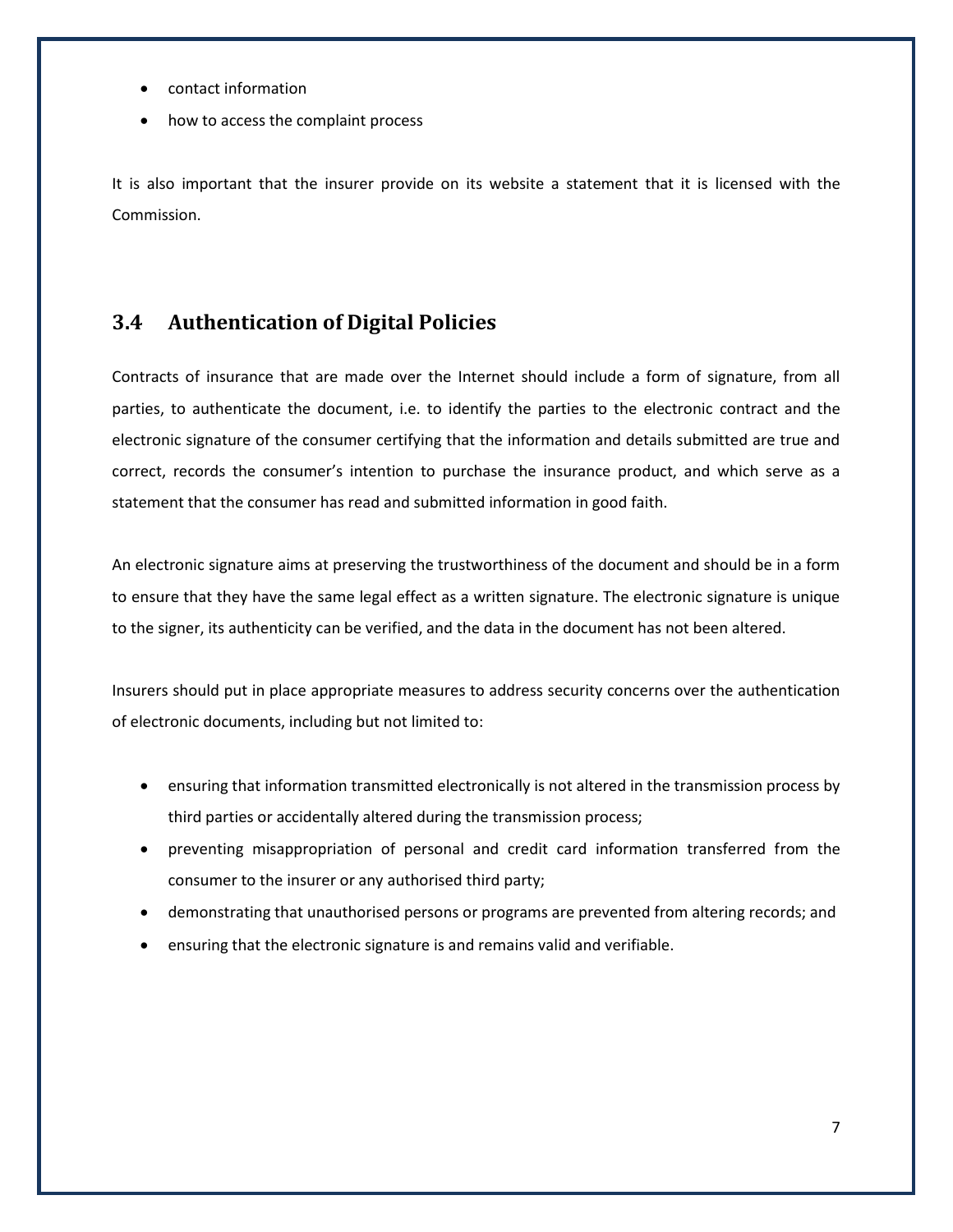#### <span id="page-9-0"></span>**3.5 Confidentiality of Information**

To initiate an insurance transaction, a consumer is often asked to disclose personal information. When divulging personal information, the consumer expects that the information remains confidential, unless he either waives his right to confidentiality of the information or expressly agrees to the latter's disclosure. Insurers are therefore required to provide clearly understood opt-in mechanisms for consumers to consent that their personal information be used for purposes not directly related to the purchase of insurance, which purposes should as far as possible be clearly defined.

Furthermore, where insurers are willing to accept payment of premium via credit card and where consumers have to disclose their credit card information over the Internet, the insurers are required to establish a secure credit card environment in which confidentiality of the credit card information is ensured. Separate and express consent is required for use of such information for purposes not directly related to the purchase of insurance.

Using the Internet to carry out insurance transactions has the potential to put the consumers' personal information at risk through leaking of personal information, identity theft, fraud and misappropriation, or money laundering.

Insurers should therefore set up and maintain appropriate mechanisms to address security concerns relating to confidentiality of information, including but not limited to:

- privacy and confidentiality of personal information transmitted between a consumer and an insurer;
- alteration of information provided by the consumer by a third party with access to the information;
- tampering by unauthorised individuals of insurers' websites which may affect the accuracy of information which consumers receive regarding insurance sales over the Internet; and
- financial transaction safeguards when making credit card purchases over the Internet, including secure payment gateways.

In addition, insurers should at all times ensure that they comply with the Data Protection Act 2004.